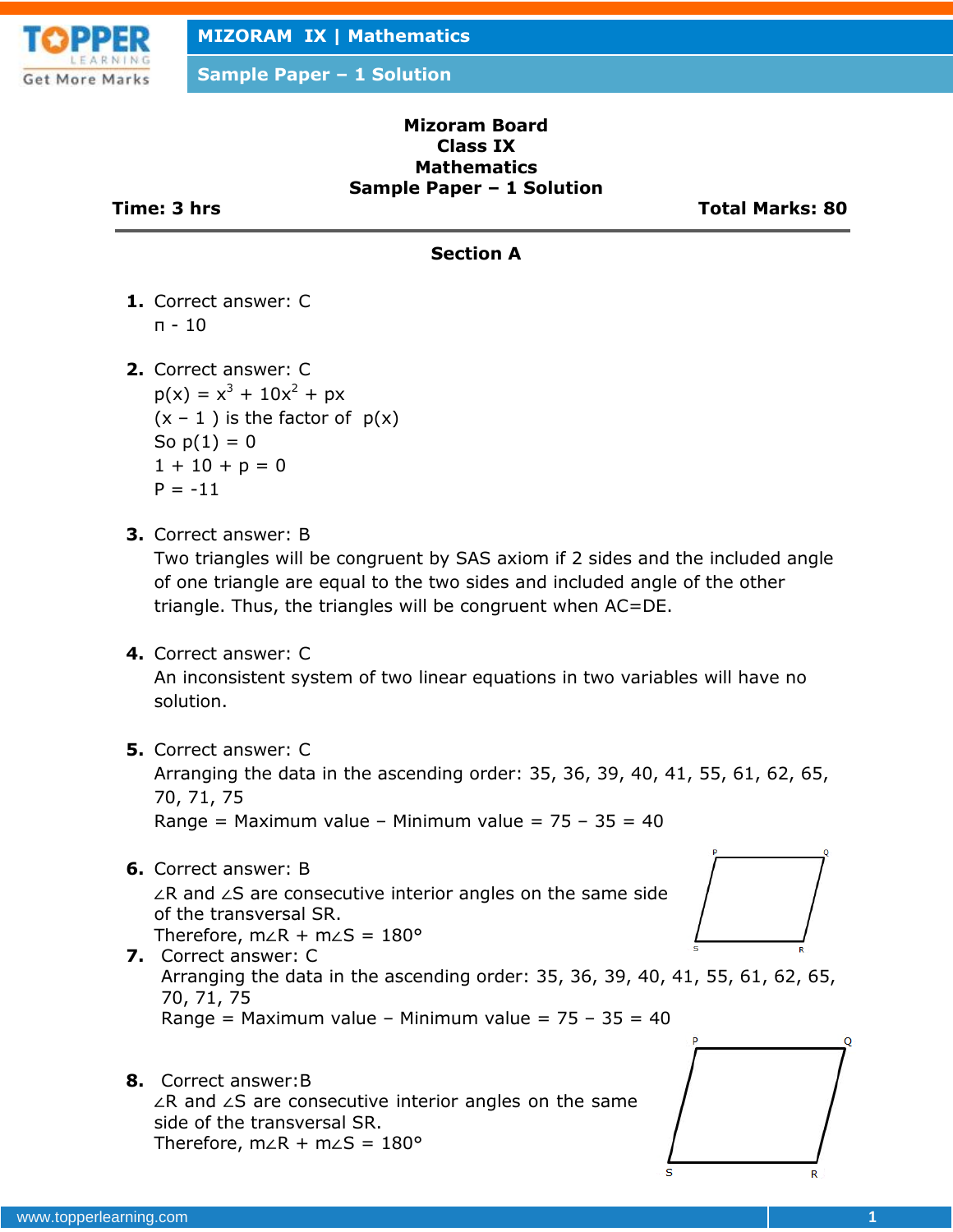

**Sample Paper – 1 Solution**

**9.** Correct answer:C

$$
AE = \frac{1}{2} AB \Rightarrow AE = 8 \text{ cm}
$$
  
\n
$$
CF = \frac{1}{2} CD \Rightarrow CF = 6 \text{ cm}
$$
  
\nLet EF = x.  
\nWe have, Radius = OA = 10 cm  
\n
$$
OE = \sqrt{(10)^2 - (8)^2} = \sqrt{100 - 64} = \sqrt{36} = 6 \text{ cm}
$$
  
\n
$$
OF = \sqrt{(10)^2 - (6)^2} = \sqrt{100 - 36} = \sqrt{64} = 8 \text{ cm}
$$
  
\n⇒ x = OF - OE = 8 - 6 = 2 cm



**10.** Correct answer: C

An inconsistent system of two linear equations in two variables will have no solution

**11.** Correct answer: B

Let,

$$
a = \frac{5}{7} = 0.\overline{714285}
$$
  

$$
b = \frac{7}{9} = 0.\overline{7}
$$

We observe that in the first decimal place 'a' has digit 7 and 'b' has digit 7. In the second decimal place 'a' has digit 1 and 'b' has digit 7. So, irrational between them is 0.750750075000…

#### **12.** Correct answer: B

The remainder theorem tells us that if a polynomial  $p(x)$  is divided by  $x - a$ , then the remainder is equal to  $p(a)$ .

So, here the remainder is

$$
p(-2) = 2(-2)^3 - (-2)^2 + (-2) - 1
$$
  
= -16 - 4 - 2 - 1  
= -23

**13.** Correct answer: A

The distance of a point from y- axis is the length of its x coordinate. Here x coordinate is 2. Therefore, distance of a point  $(2, 3)$  from the y- axis is 2 units.

**14.** Correct answer: B

$$
\frac{1}{2}x = \frac{3}{2}y - 8
$$

Substitute  $(x,y)$  as(-1,5) in the linear equation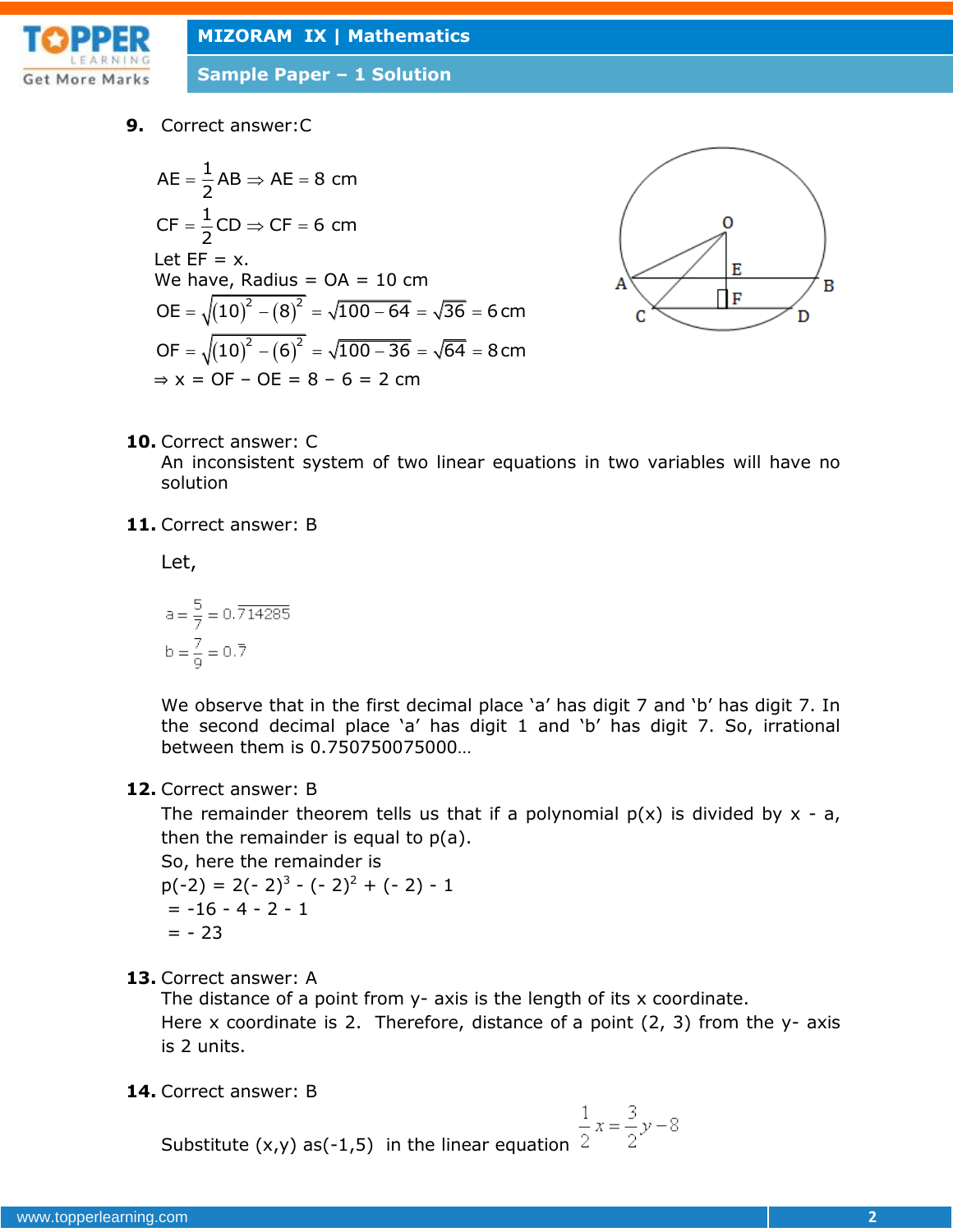

LHS = 
$$
-\frac{1}{2}
$$
  
RHS =  $\frac{15}{2} - 8 = \frac{15 - 16}{2} = \frac{-1}{2}$ 

Since L.H.S=R.H.S, so (-1,5) is the solution of

$$
\frac{1}{2}x = \frac{3}{2}y - 8
$$

**15.** Correct answer: B

Only two equilateral triangles can be formed on a given line segment one on the top and the other on the bottom.

**16.** Correct answer:D

Sum of complementary angles is  $90^\circ$ , Sum of supplementary angles is  $180^\circ$ . Let the required angle be x

According to the question 90° – $x = \frac{3}{180}$  – x). Solving the equation for x to get  $x = 45^\circ$ .

**17.** Correct answer: C

A quadrilateral can be divided into two triangles. Sum of the angles of a triangle is  $180^\circ$  hence the sum of the angles of a quadrilateral is  $360^\circ$ .

 $\mathbf{1}$ 

**18.** Correct answer: A

Area of a parallelogram = base x height =  $4 \times 5 = 20$  cm<sup>2</sup>

**19.** Correct answer: A

If the sum of a pair of opposite angles of a quadrilateral is 180°, the quadrilateral is:

**20.** Correct answer: A

Required construction is not possible when difference of two sides is greater than the third side.

**21.** Correct answer: A

Perimeter of rhombus  $= 4 \times$  Side= 32  $Side = 8$ The cost of painting the square= Area of square X the rate of painting per  $m^2$ .  $= 64 \times 5 =$  Rs. 320

### **22.** Correct answer: C

Class size is the difference between two successive class marks. i.e.  $10 - 6 = 4$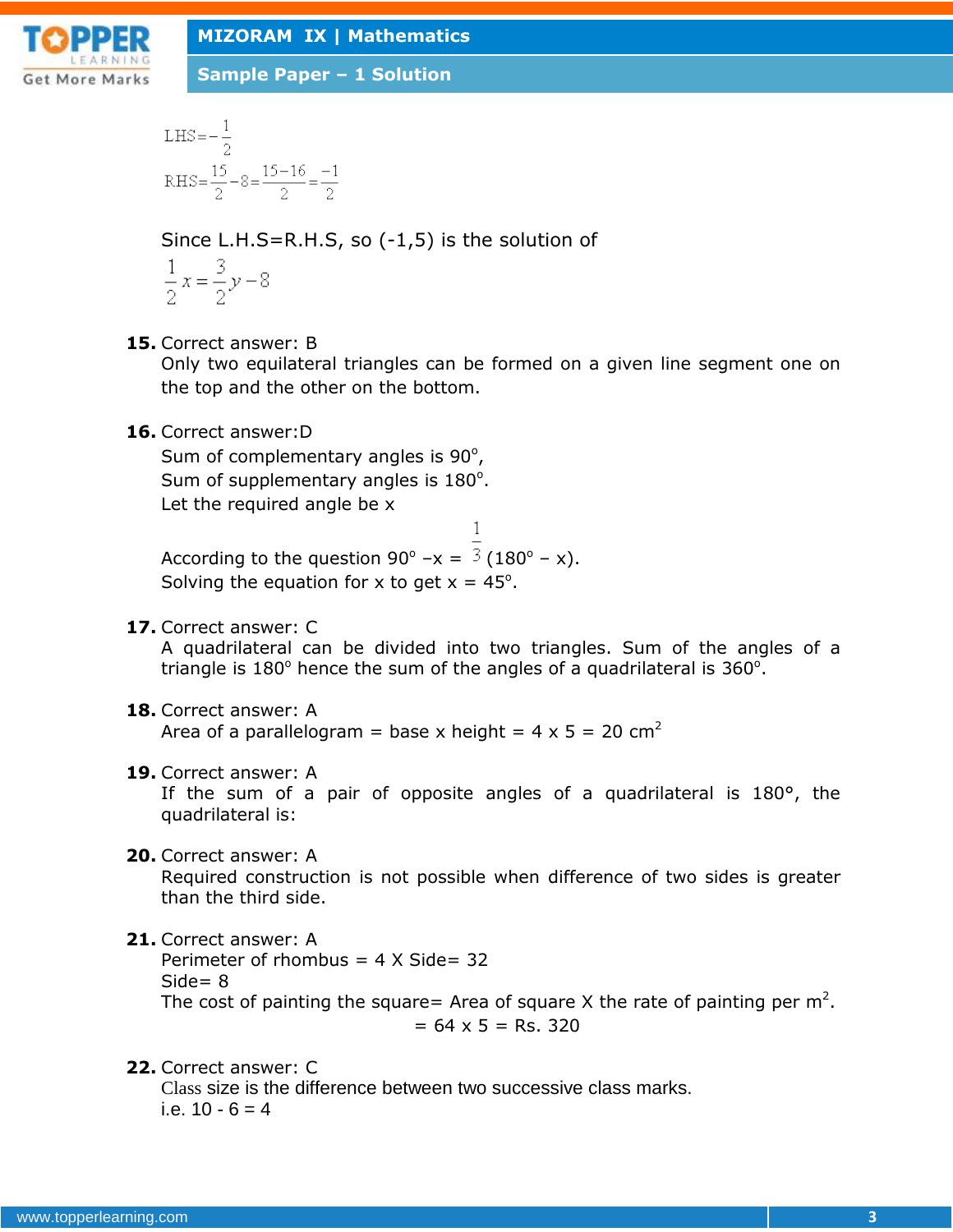

**Sample Paper – 1 Solution**

#### **23.** Correct answer: B

Number of pins landing point down =  $100 - 73 = 27$ 

27 Probability of pin landing point down =  $\frac{100}{100}$  = 0.27

**24.** Correct answer: C Range = maximum value - minimum value Thus,  $32 =$  Maximum value - 86 Then, maximum value =  $32 + 86 = 118$ 

# **Section B**

**25.**  
\n
$$
\left(\frac{81}{16}\right)^{-3/4} \times \left(\frac{25}{9}\right)^{-3/2}
$$
\n
$$
= \left[\left(\frac{3}{2}\right)^{4}\right]^{-\frac{3}{4}} \times \left[\left(\frac{5}{3}\right)^{2}\right]^{-\frac{3}{2}}
$$
\n
$$
= \left(\frac{3}{2}\right)^{-3} \times \left(\frac{5}{3}\right)^{-3}
$$
\n
$$
= \left(\frac{2}{3}\right)^{3} \times \left(\frac{3}{5}\right)^{3}
$$
\n
$$
= \frac{2^{3}}{3^{3}} \times \frac{3^{3}}{5^{3}} = \frac{2^{3}}{5^{3}} = \frac{8}{125}
$$

**26.**

$$
x^{2} + \frac{1}{x^{2}} + 2 - 2x - \frac{2}{x}
$$
  
=  $\left(x^{2} + \frac{1}{x^{2}} + 2\right) - 2\left(x + \frac{1}{x}\right)$   
=  $\left(x + \frac{1}{x}\right)^{2} - 2\left(x + \frac{1}{x}\right)$   
=  $\left(x + \frac{1}{x}\right)\left(x + \frac{1}{x} - 2\right)$ 

**27.**

(A) Point of the form (a, 0) lie on the x axis.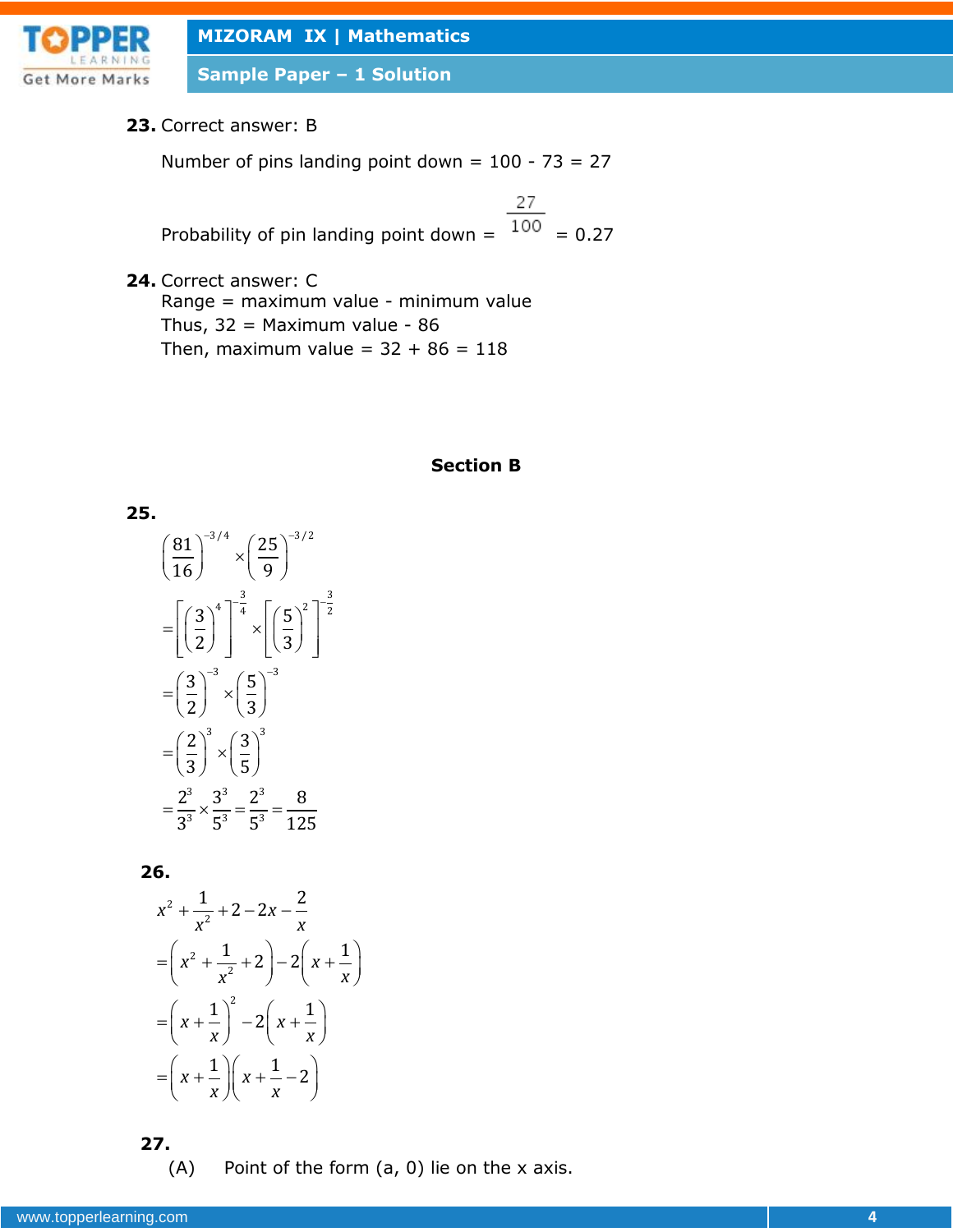

**Sample Paper – 1 Solution**

The point (-4, 0) will lie on the negative side of the x axis.

- $(B)$   $(-, +)$  are the sign of the coordinate of points in the II quadrant.  $\therefore$  The point (-10, 2) lies in the II quadrant.
- (C) Point of the form (0, a) lie on the y axis. So, the point (0, 8) will lie on the positive side of y axis.
- (D)  $(+, +)$  are the sign of the coordinates of points in the I quadrant.  $\therefore$  The point (10, 4) lies in the I quadrant.
- **28.** ACB and ACF lie on the same base AC and are between the same parallel lines AC and BF.

∴ area( $\triangle$ ACB) = area( $\triangle$ ACF)

**29.** Length of the box =  $1 = 48 - 8 - 8 = 32$  cm

Breadth of the box =  $b = 36 - 8 - 8 = 20$  cm

Height  $= h = 8$  cm

Volume of the box formed =  $1 \times b \times h = 32 \times 20 \times$  $8 = 5120$  cm<sup>3</sup>



# **30.**

$$
\frac{(25)^{\frac{3}{2}} \times (343)^{\frac{3}{5}}}{16^{\frac{5}{4}} \times 8^{\frac{4}{3}} \times 7^{\frac{3}{5}}}
$$
\n=\n
$$
\frac{(5^2)^{\frac{3}{2}} \times (7^3)^{\frac{3}{5}}}{(2^4)^{\frac{5}{4}} \times (2^3)^{\frac{4}{3}} \times 7^{\frac{3}{5}}}
$$
\n=\n
$$
\frac{5^3 \times 7^{\frac{9}{5}}}{2^5 \times 2^4 \times 7^{\frac{9}{5}}}
$$
\n=\n
$$
\frac{5^3 \times 7^{\frac{9}{5}}}{2^9 \times 7^{\frac{9}{5}}}
$$
\n=\n
$$
\frac{5^3 \times 7^{\frac{6}{5}}}{2^9}
$$

**31.** Let  $p(x) = x^3 + 13x^2 + 32x + 20$  $p(-1) = -1 + 13 - 32 + 20 = -33 + 33 = 0$ Therefore  $(x + 1)$  is a factor of  $p(x)$ . On dividing  $p(x)$  by  $(x + 1)$  we get  $p(x) \div (x + 1) = x^2 + 12x + 20$ Thus,  $x^{3} + 13x^{2} + 32x + 20 = (x + 1)(x^{2} + 12x + 20)$  $=(x + 1)(x<sup>2</sup> + 10x + 2x + 20)$  $= (x + 1)[x(x + 10) + 2(x + 10)]$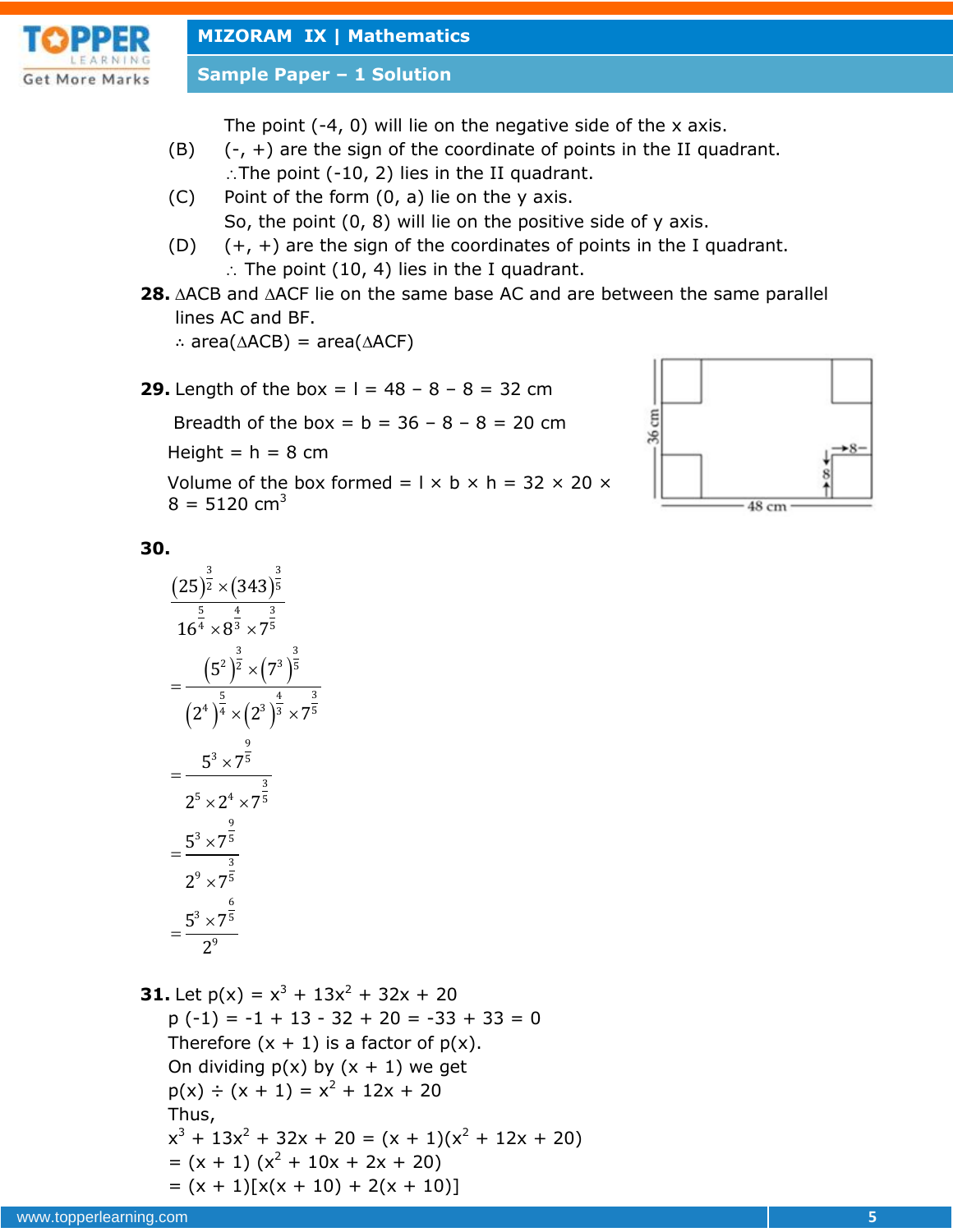

**Sample Paper – 1 Solution**

 $= (x + 1) (x + 2) (x + 10)$ Hence,  $x^3 + 13x^2 + 32x + 20 = (x + 1) (x + 2) (x + 10)$ .

# **32.**

| $LM = MN & Given$                        |                                         |
|------------------------------------------|-----------------------------------------|
| $\Rightarrow \angle$ MLN = $\angle$ MNL  | (angles opposite equal sides are equal) |
| $\Rightarrow \angle M L Q = \angle M NP$ |                                         |
| $LP = ON$                                | (Given)                                 |
| $\Rightarrow$ LP + PQ = PQ + QN          | (adding PQ on both sides)               |
| $\Rightarrow$ LQ = PN                    |                                         |
| In $\triangle LMQ$ and $\triangle NMP$   |                                         |
| $LM = MN$                                |                                         |
| $\angle M L Q = \angle M NP$             |                                         |
| $LO = PN$                                |                                         |
| $\triangle LMQ \cong \triangle NMP$      | (SAS congruence rule)                   |
|                                          |                                         |

## **33.**

When  $p(x) = ax^3 + 3x^2 - 3$  is divided by  $(x - 4)$ , the remainder is given by  $R_1 = a(4)^3 + 3(4)^2 - 3 = 64a + 45$ When  $q(x) = 2x^3 - 5x + a$  is divided by  $(x - 4)$ , the remainder is given by  $R_2 = 2(4)^3 - 5(4) + a = 108 + a$ Given:  $R_1 + R_2 = 0$  $\Rightarrow$  65a + 153 = 0  $\Rightarrow$  a =  $\frac{-153}{15}$ 65 By hit and trial we find  $x = 3$  is factor of given polynomial, as  $2(3)^3 - 9 - 39 - 6 = 54 - 54 = 0$ By dividing  $2x^3 - x^2 - 13x - 6$  by x - 3 we get

 $2x^2 + 5x + 2$  as quotient. Factorising this further  $2x^{2} + 5x + 2 = 2x^{2} + 4x + x + 2 = 2x(x + 2) + 1(x + 2) = (2x + 1)(x + 2)$ So,  $2x^3 - x^2 - 13x - 6 = (2x + 1) (x + 2) (x - 3)$ 

# **34.**

In  $\triangle DCB$ ,  $\angle DBC = \angle DCB$  (given)  $DC = DB$  [Side opp. To equal  $\angle$ 's are equal].....(i) In  $\triangle ABD$  and  $\triangle ACD$  $AB = AC$  (given)  $BD = CD$  [from (i) ]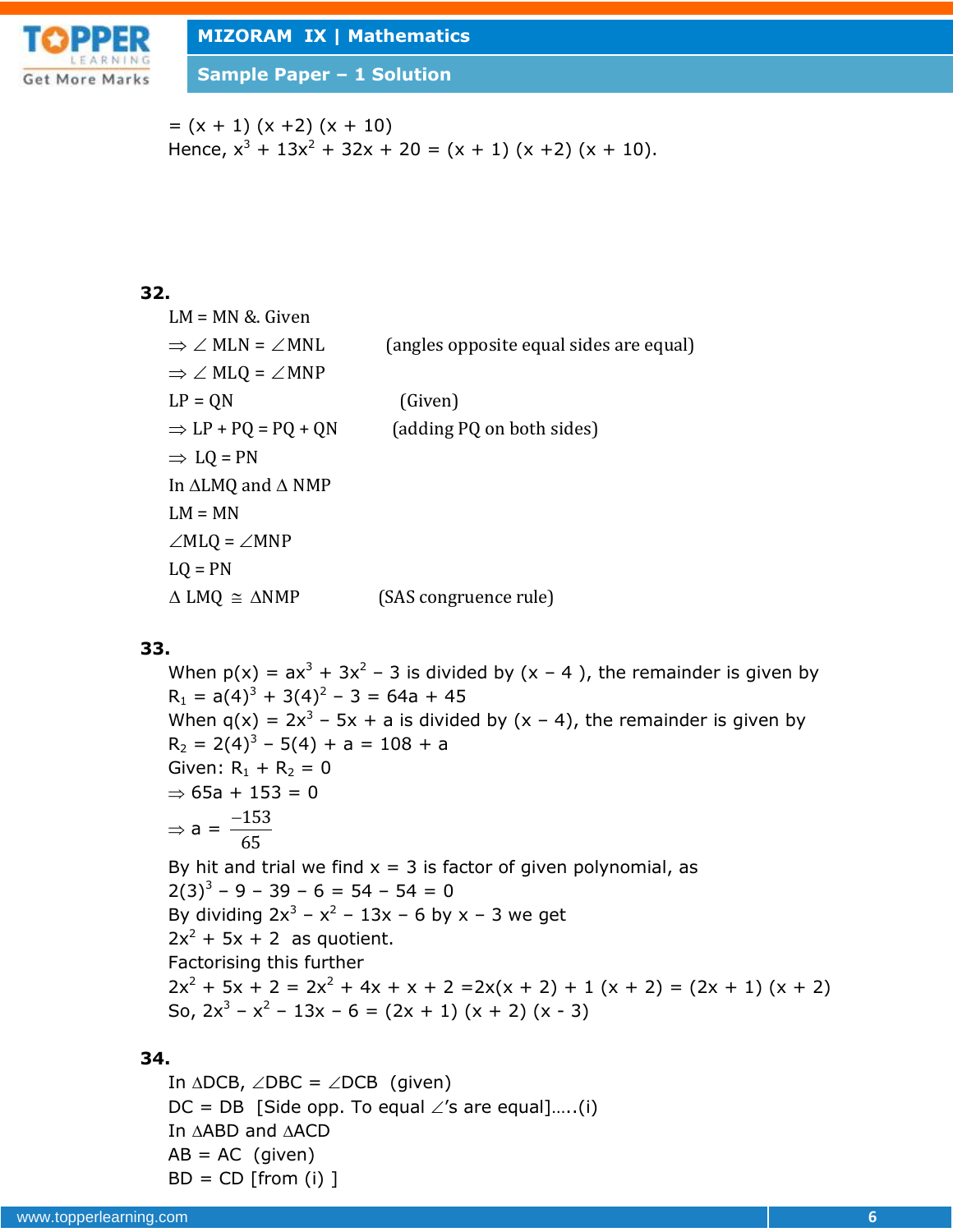

**Sample Paper – 1 Solution**

 $AD = AD$  common  $\triangle ABD \cong \triangle ACD$  [SSS Rule]  $\angle$ BAD =  $\angle$ CAD (CPCT) Hence, AD is bisector of  $\angle$ BAC

#### **Section C**

**35.** Total number of outcomes =  $n(S) = 52$ (a)Let A be the event when the card drawn is a queen. Total number of queen cards  $= 4$  $\therefore$  n (A) = 4 ∴ P(A) =  $\frac{n(A)}{n(A)} = \frac{4}{52} = \frac{1}{12}$  $\frac{1}{\text{n(S)}} = \frac{1}{52} = \frac{1}{13}$ (b)Let B be the event when the card drawn is a non-ace card. Non–ace cards =  $52 - 4 = 48$ 

:. n(B) = 48  
\n:. P(B) = 
$$
\frac{n(B)}{n(S)} = \frac{48}{52} = \frac{12}{13}
$$

(c) Let C be the event when the card drawn is a black card.

 Number of black cards = 26 ∴  $n(C) = 26$  $\therefore P(C) = \frac{n(C)}{C} = \frac{26}{52} = \frac{1}{2}$ 

$$
P(C) = \frac{n(S)}{n(S)} = \frac{28}{52} = \frac{2}{2}
$$

**Or**

Total number of times the coins were tossed  $= 200$ Number of times 2 heads come  $up = 72$ 

 $P(2 \text{ heads will come up}) = \frac{\text{Number of times 2 heads come up}}{\frac{1}{2} + \frac{1}{2} + \frac{1}{2} + \frac{1}{2}}$ Total number of times the coins were tossed 72 200 9 25  $=$  $=$  $=$ 

**36.** Let ABCD be a quadrilateral. P, Q, R, and S are the mid points of AB, BC, CD and DA respectively. Join PQ, QR, RS and SP. Join AC. In ΔDAC, SR ‖ AC And SR =  $\frac{1}{2}$ AC 2  $=$ (Mid-point theorem) In ΔBAC, PQ ∥ AC

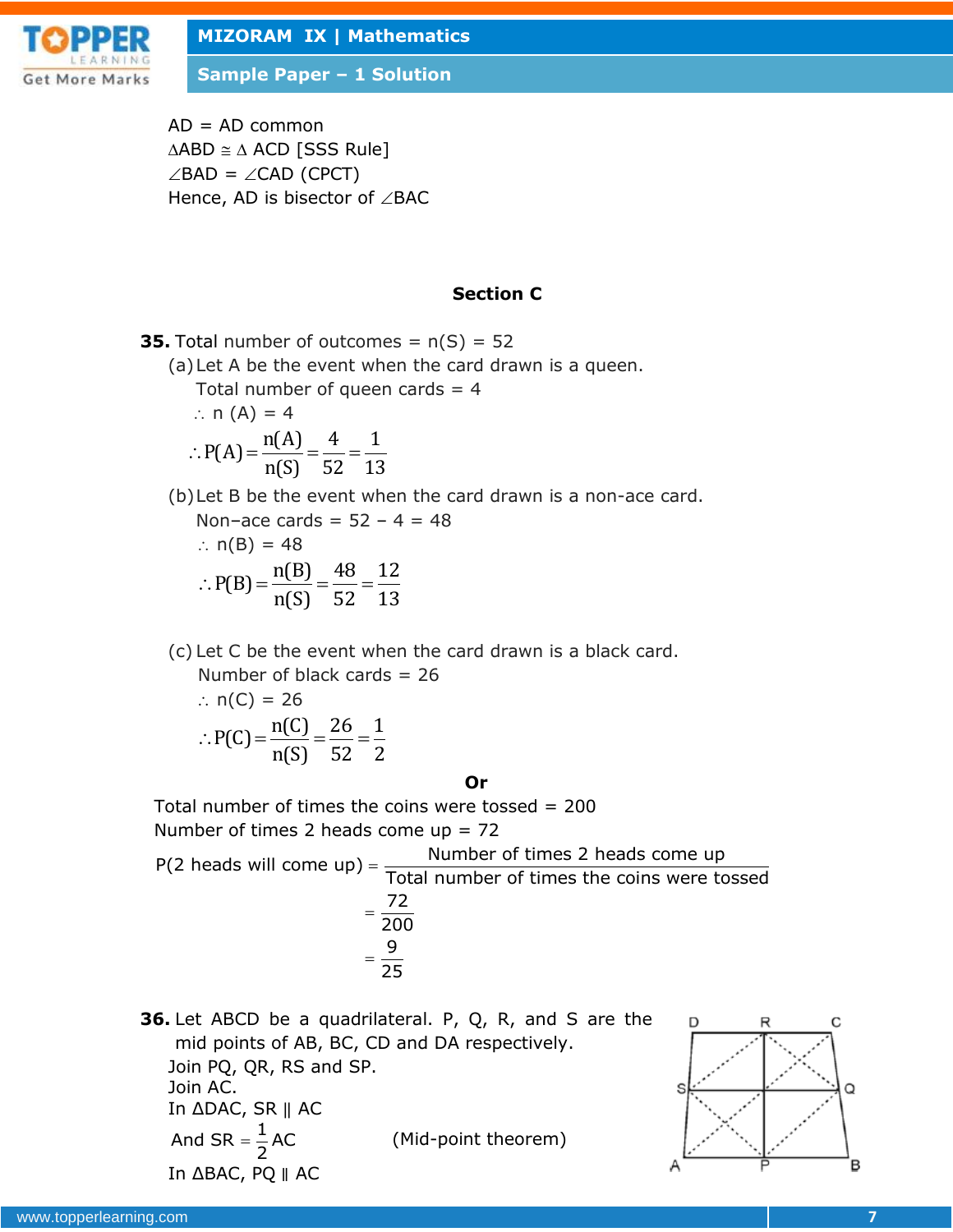

**Sample Paper – 1 Solution**

And PQ =  $\frac{1}{2}$ AC 2  $=$ 

Clearly, PQ ∥ SR and PQ = SR

In quadrilateral PQRS, one pair of opposite sides is equal and parallel to each other and hence it is a parallelogram.

Now, PR and SQ are the diagonals of PQRS and hence PR and SQ bisect each other.

**37.** Given: ABCD is a cyclic quadrilateral in which AC and BD are diagonals. m∠DBC = 55° and m∠BAC = 45°

To find: m∠BCD

Proof: m∠CAD = m∠DBC = 55° (Angles in the same segment)

Therefore, m∠DAB = m∠CAD + m∠BAC

```
= 55^{\circ} + 45^{\circ}
```

```
= 100^{\circ}
```
However, m∠DAB + m∠BCD = 180°

(∵ opposite angles of a cyclic quadrilateral)

So, m∠BCD =  $180^{\circ}$  –  $100^{\circ}$  =  $80^{\circ}$ 

**38.** The roller is cylindrical in shape.

Height (h) of cylindrical roller = Length of roller = 120 cm

Height (h) of cylindrical roller = Length of roller = 12<br>Radius (r) of the circular end of roller =  $\left(\frac{84}{2}\right)$  cm = 42 cm th of roller =<br> $\left(\frac{84}{2}\right)$  cm = 42 th of roller =<br> $\left(\frac{84}{2}\right)$ cm = 42

 $22\frac{12\times120-21690 \text{ cm}^2}{2}$ Radius (r) of the circular end of roller =  $\left(\frac{1}{2}\right)$  cm =<br>C.S.A. of roller =  $2\pi$ rh =  $2 \times \frac{22}{7} \times 42 \times 120 = 31680$  cm

Area of field = 500  $\times$  C.S.A. of roller = (500  $\times$  31680) cm<sup>2</sup> = 15840000 cm<sup>2</sup> Area of field =  $1584 \text{ m}^2$ .

**39.** Total observations in the given data set,  $n = 10$  (even)

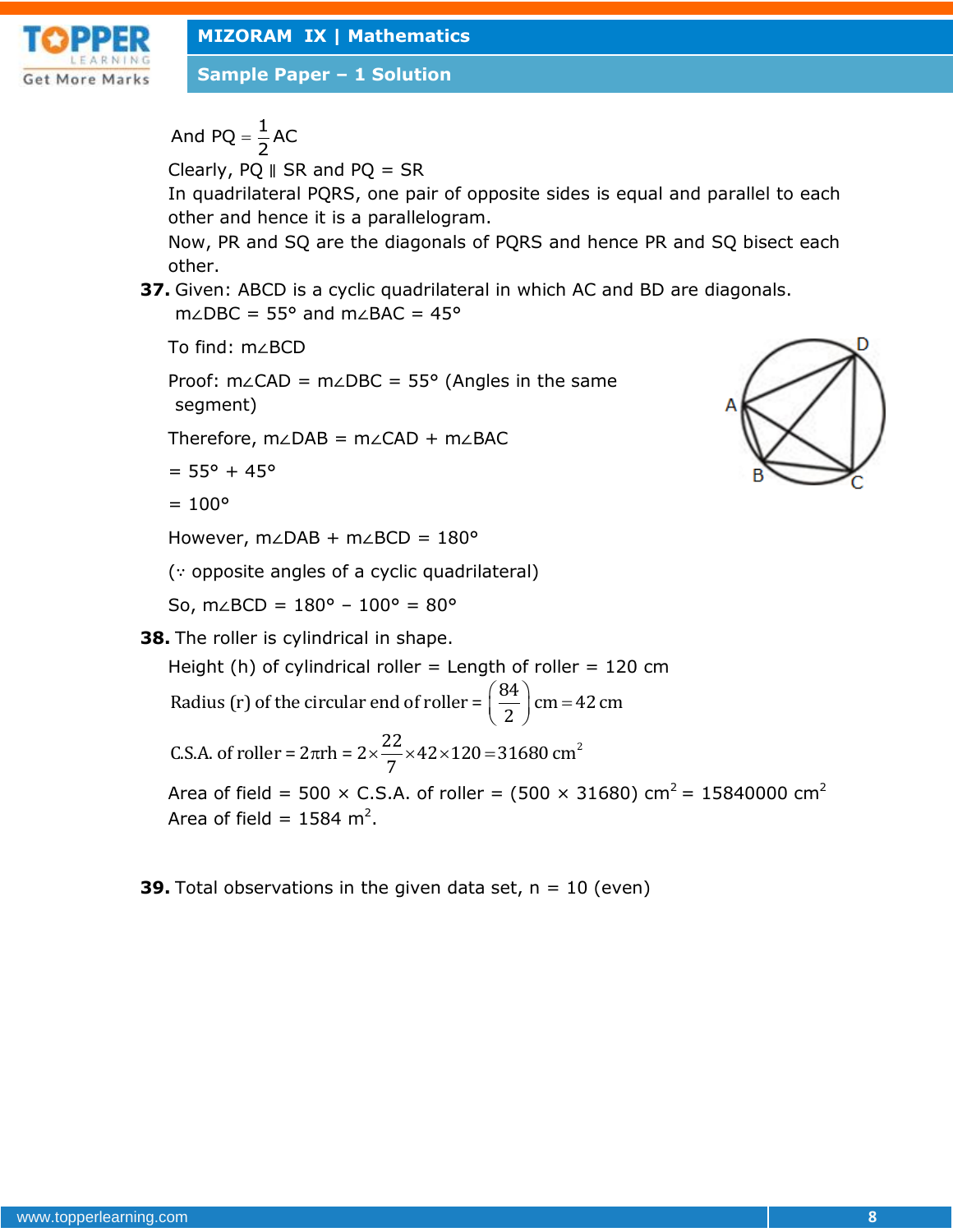

**Sample Paper – 1 Solution**

$$
\therefore \text{Median} = \frac{\left(\frac{n}{2}\right)^{\text{th}} \text{observation} + \left(\frac{n}{2} + 1\right)^{\text{th}} \text{observation}}{2}
$$
\n
$$
\therefore 63 = \frac{\left(\frac{10}{2}\right)^{\text{th}} \text{observation} + \left(\frac{10}{2} + 1\right)^{\text{th}} \text{observation}}{2}
$$
\n
$$
\therefore 63 = \frac{5^{\text{th}} \text{ observation} + 6^{\text{th}} \text{ observation}}{2}
$$
\n
$$
\therefore 63 = \frac{(x) + (x + 2)}{2}
$$
\n
$$
\therefore 63 = \frac{2x + 2}{2}
$$
\n
$$
\therefore 63 = x + 1
$$
\n
$$
\therefore x = 62
$$

**Or**

According to the given condition,  $x + y = 100$  ...(i) Now, put the value  $x = 0$  in equation (i).  $0 + y = 100 \Rightarrow y = 100$ . The solution is (0, 100) Putting the value  $x = 50$  in equation (i) We get, 50 + y = 100 ⇒ y = 100 - 50 ⇒ y = 50. The solution is (50, 50). Put the value  $x = 100$  in equation (i).  $100 + y = 100,$  $y = 100 - 100 \Rightarrow y = 0.$ The solution is (100, 0).

| $\cdot$<br>́ |                    | - ^<br>Ju | ~ ~ |
|--------------|--------------------|-----------|-----|
| . .          | $\sim$ $\sim$<br>◡ | - -<br>Ju |     |

Now, plot the points (0, 100), (50, 50), (100, 0) and draw lines passing through the points.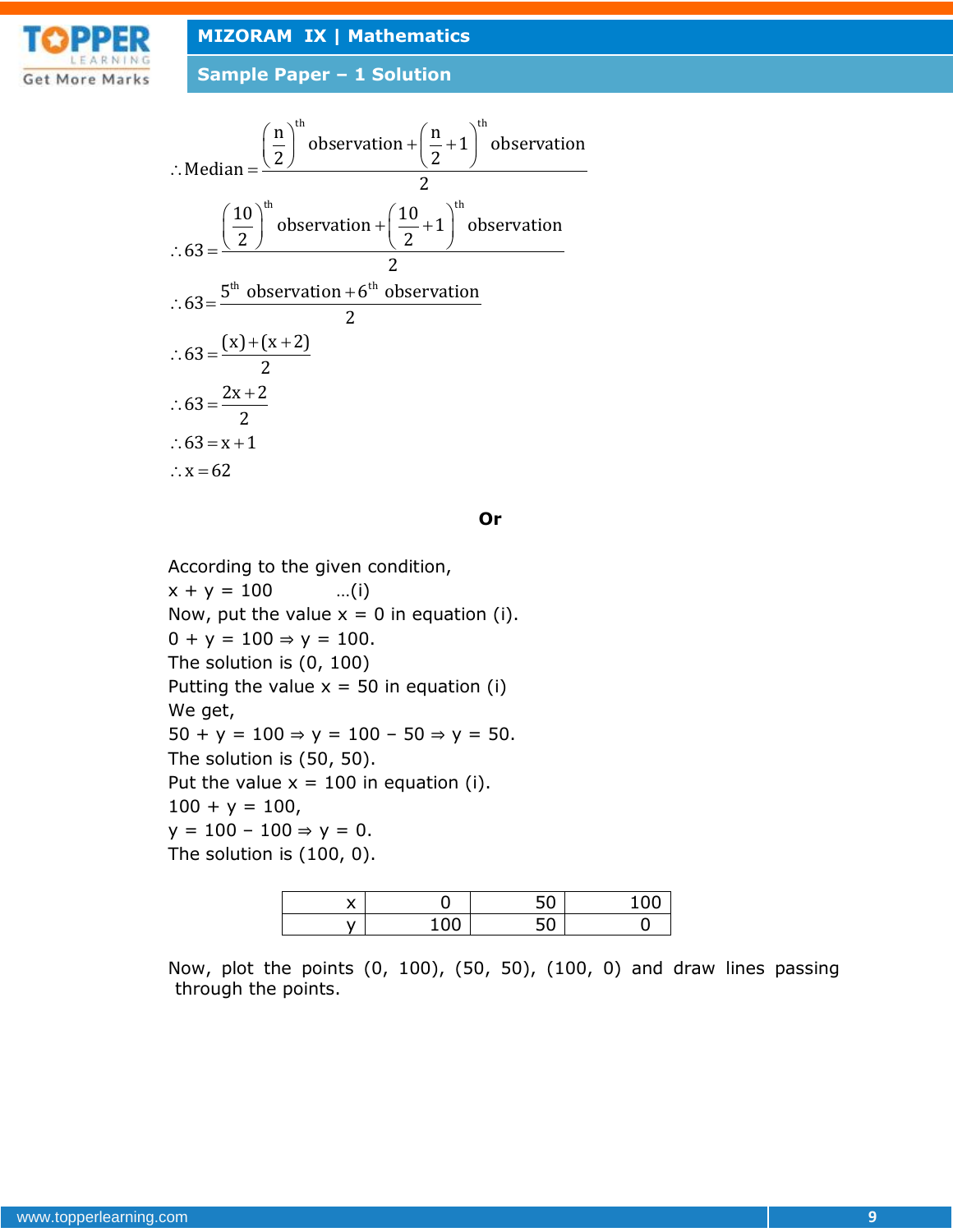

**Sample Paper – 1 Solution**

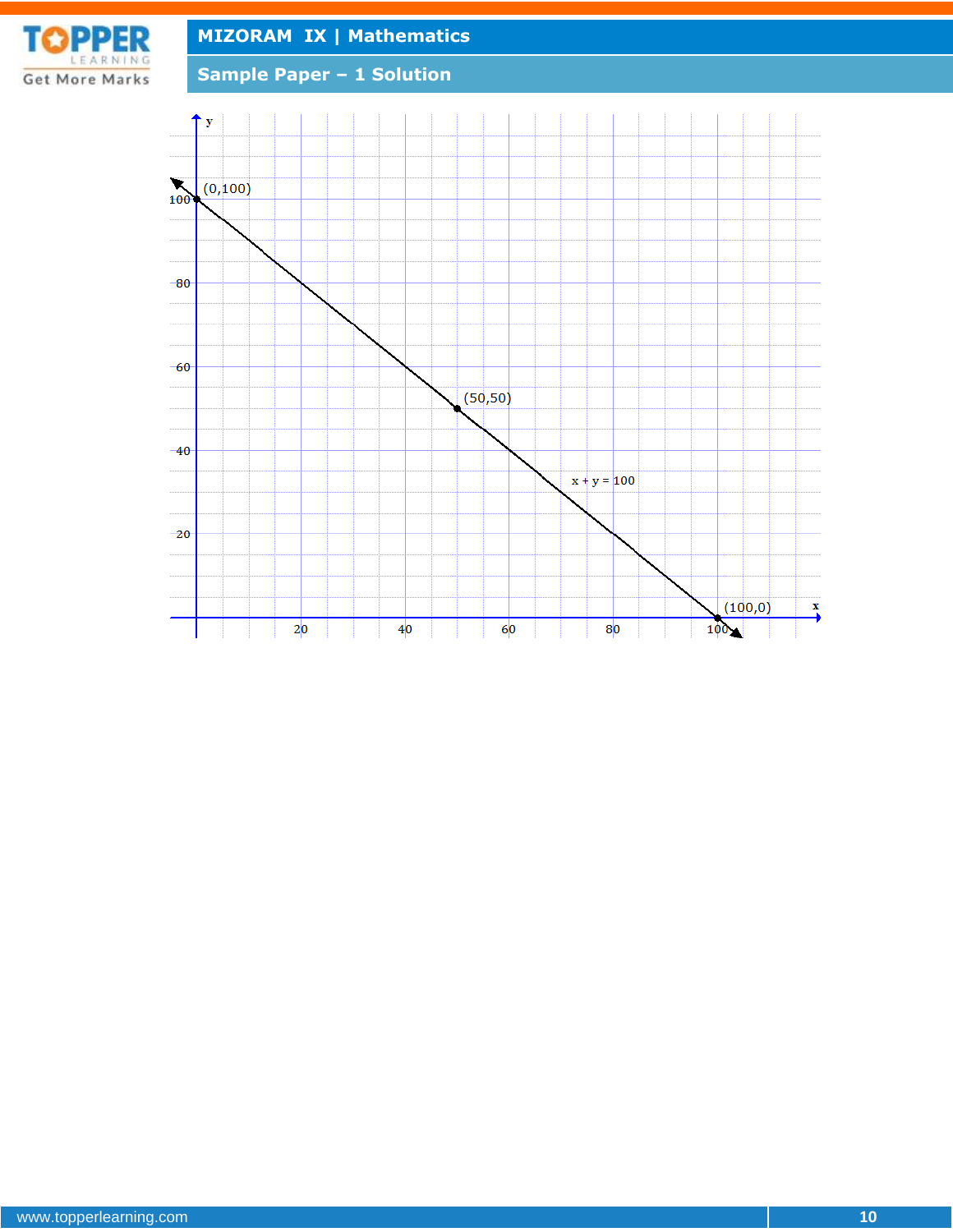

**40.**

$$
\frac{1}{3-\sqrt{8}} = \frac{1}{3-\sqrt{8}} \times \frac{3+\sqrt{8}}{3+\sqrt{8}} = \frac{3+\sqrt{8}}{9-8} = 3+\sqrt{8}
$$
\n
$$
\frac{1}{\sqrt{8}-\sqrt{7}} = \frac{1}{\sqrt{8}-\sqrt{7}} \times \frac{\sqrt{8}+\sqrt{7}}{\sqrt{8}+\sqrt{7}} = \frac{\sqrt{8}+\sqrt{7}}{8-7} = \sqrt{8}+\sqrt{7}
$$
\n
$$
\frac{1}{\sqrt{7}-\sqrt{6}} = \frac{1}{\sqrt{7}-\sqrt{6}} \times \frac{\sqrt{7}+\sqrt{6}}{\sqrt{7}+\sqrt{6}} = \frac{\sqrt{7}+\sqrt{6}}{7-6} = \sqrt{7}+\sqrt{6}
$$
\n
$$
\frac{1}{\sqrt{6}-\sqrt{5}} = \frac{1}{\sqrt{6}-\sqrt{5}} \times \frac{\sqrt{6}+\sqrt{5}}{\sqrt{6}+\sqrt{5}} = \frac{\sqrt{6}+\sqrt{5}}{6-5} = \sqrt{6}-\sqrt{5}
$$
\n
$$
\frac{1}{\sqrt{5}-2} = \frac{1}{\sqrt{5}-2} \times \frac{\sqrt{5}+2}{\sqrt{5}+2} = \frac{\sqrt{5}+2}{5-4} = \sqrt{5}+2
$$
\n
$$
\frac{1}{3-\sqrt{8}} - \frac{1}{\sqrt{8}-\sqrt{7}} + \frac{1}{\sqrt{7}-\sqrt{6}} - \frac{1}{\sqrt{6}-\sqrt{5}} + \frac{1}{\sqrt{5}-2}
$$
\n
$$
= 3+\sqrt{8}-\left(\sqrt{8}+\sqrt{7}\right)+\left(\sqrt{7}+\sqrt{6}\right)-\left(\sqrt{6}-\sqrt{5}\right)+\left(\sqrt{5}+2\right)
$$
\n
$$
= 5
$$

41. Euclid's 5<sup>th</sup> postulate states that:

If a straight line falling on two straight lines makes the interior angles on the same side of it taken together less than two right angles, then the two straight lines, if produced indefinitely, meet on that side on which the sum of angles is less than two right angles.

This implies that if n intersects lines l and m and if

 $\angle 1+\angle 2$  < 180<sup>0</sup>, then  $\angle 3+\angle 4$  > 180<sup>0</sup>. In that case, producing line I and further will meet in the side of  $\angle$  1 and  $\angle$  2 which is less than 180<sup>o</sup>



If  $\angle 1+\angle 2 < 180^0$ , then  $\angle 3+\angle 4 > 180^0$ 

In that case, the lines I and m neither meet at the side of  $\angle$  1 and  $\angle$  2 nor at the side of  $\angle$  3 and  $\angle$  4 implying that the lines I and m will never intersect each other. Therefore, the lines are parallel.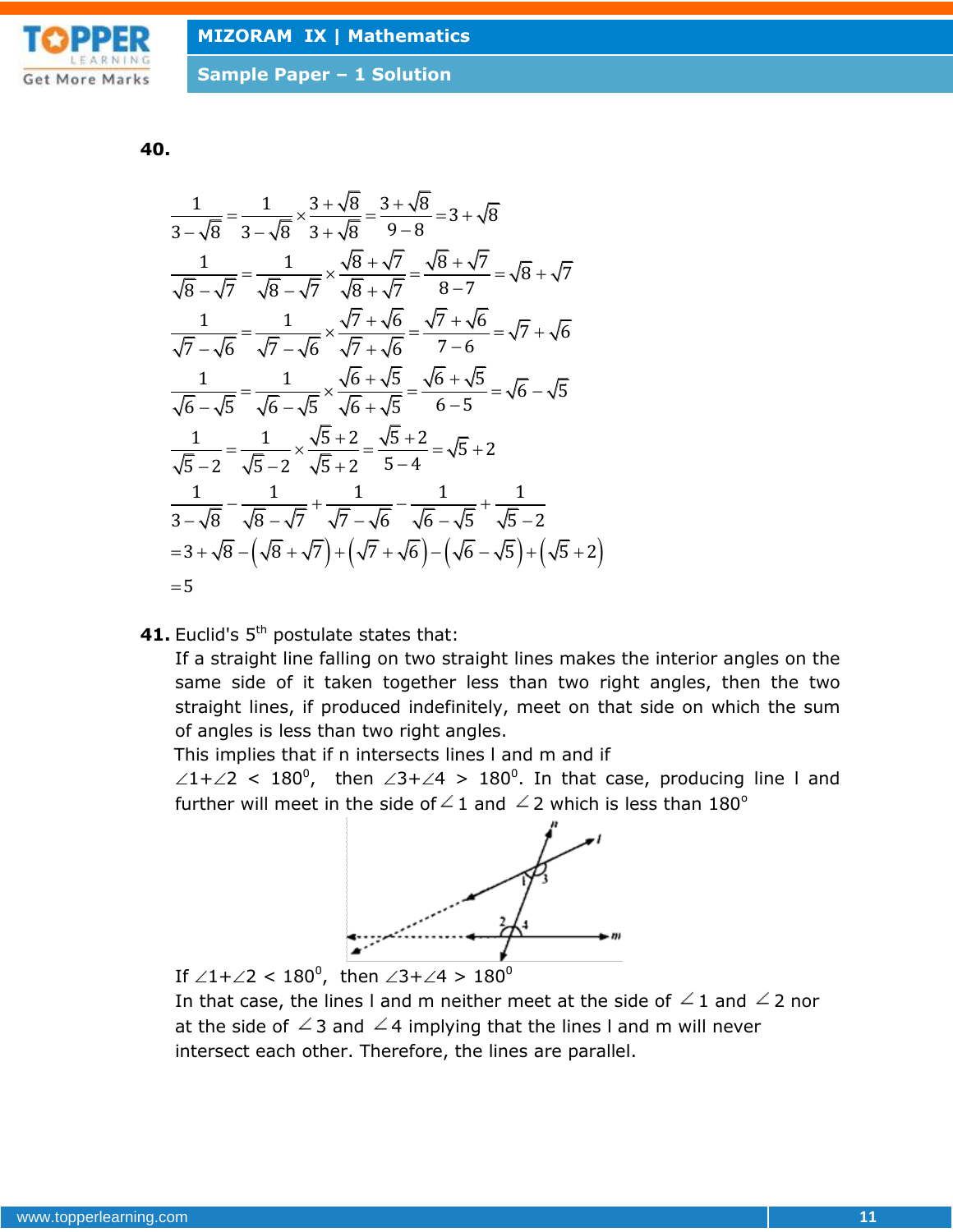

# **Section D**

#### **42.**

Consider 
$$
\frac{(a^2-b^2)^3 + (b^2-c^2)^3 + (c^2-a^2)^3}{(a-b)^3 + (b-c)^3 + (c-a)^3}
$$

We know that,

If x + y + x = 0 then x<sup>3</sup> + y<sup>3</sup> + z<sup>3</sup> = 3xyz  
\nNow, a<sup>2</sup> - b<sup>2</sup> + b<sup>2</sup> - c<sup>2</sup> - a<sup>2</sup> = 0  
\nAnd, a - b + b - c + c - a = 0  
\n
$$
\therefore \frac{(a2 - b2)3 + (b2 - c2)3 + (c2 - a2)3}{(a - b)3 + (b - c)3 + (c - a)3}
$$
\n
$$
= \frac{3(a2 - b2)(b2 - c2)(c2 - a2)}{3(a - b)(b - c)(c - a)}
$$
\n
$$
= \frac{3(a - b)(a + b)(b - c)(b + c)(c - a)(c + a)}{3(a - b)(b - c)(c - a)}
$$
\n= (a + b)(b + c)(c + a)

#### **43.**



# **Or**

Given that AB and CD are two chords of a circle with centre O, intersecting at a point E. PQ is the diameter through E, such that ∠AEQ = ∠DEQ.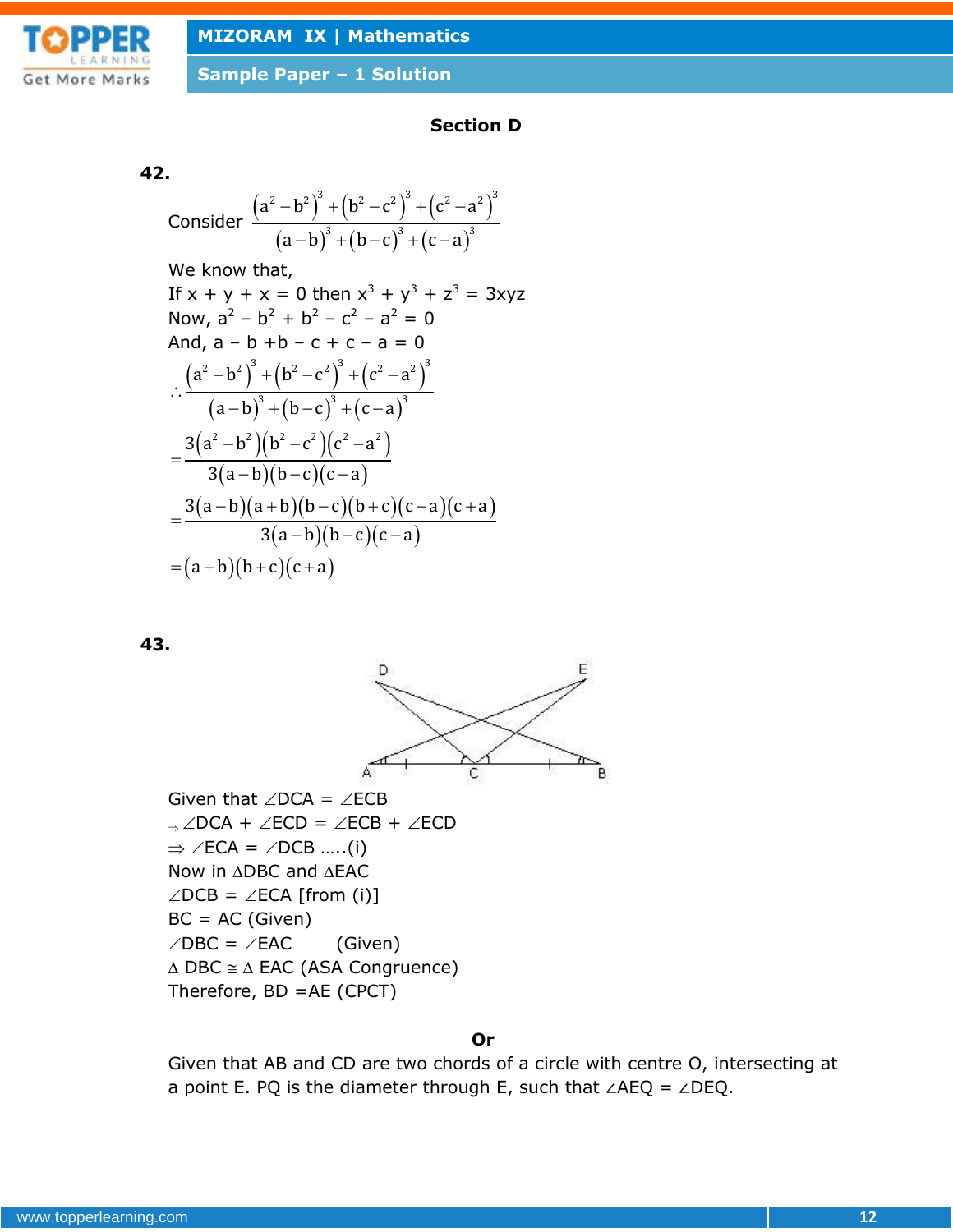

**Sample Paper – 1 Solution**



To prove that  $AB = CD$ . Draw perpendiculars OL and OM on chords AB and CD respectively. Now, m∠LOE = 180° – 90° – m∠LEO ... [Angle sum property of a triangle] = 90° – m∠LEO ⇒ m∠LOE = 90° – m∠AEQ ⇒ m∠LOE = 90° – m∠DEQ ⇒ m∠LOE = 90° – m∠MEQ ⇒ ∠LOE = ∠MOE In ΔOLE and ΔOME, ∠LEO = ∠MEO ∠LOE = ∠MOE  $EO = EO$ ΔOLE ≅ ΔOME  $OL = OM$ Therefore, cords AB and CD are equidistant from the centre. Hence  $AB = CD$ 

**44.** Let the radius of the cylinder be 'r' cm.  
\n
$$
\therefore \text{ Volume of cylinder} = \pi r^2 h = \frac{22}{7} \times r^2 \times 28
$$
\n
$$
\therefore 6358 = 88r^2
$$
\n
$$
\therefore r^2 = \frac{6358}{88} = \frac{289}{4}
$$
\n
$$
\therefore r = \frac{17}{2} \text{ cm} = 8.5 \text{ cm}
$$
\n
$$
\text{Curve surface area of cylinder} = 2\pi rh = 2 \times \frac{22}{7} \times \frac{17}{2} \times 28 = 1496 \text{ cm}^2.
$$

2

Thus, the radius of the cylinder is 8.5 cm and its curved surface area is 1796  $\mathsf{cm}^2$ .